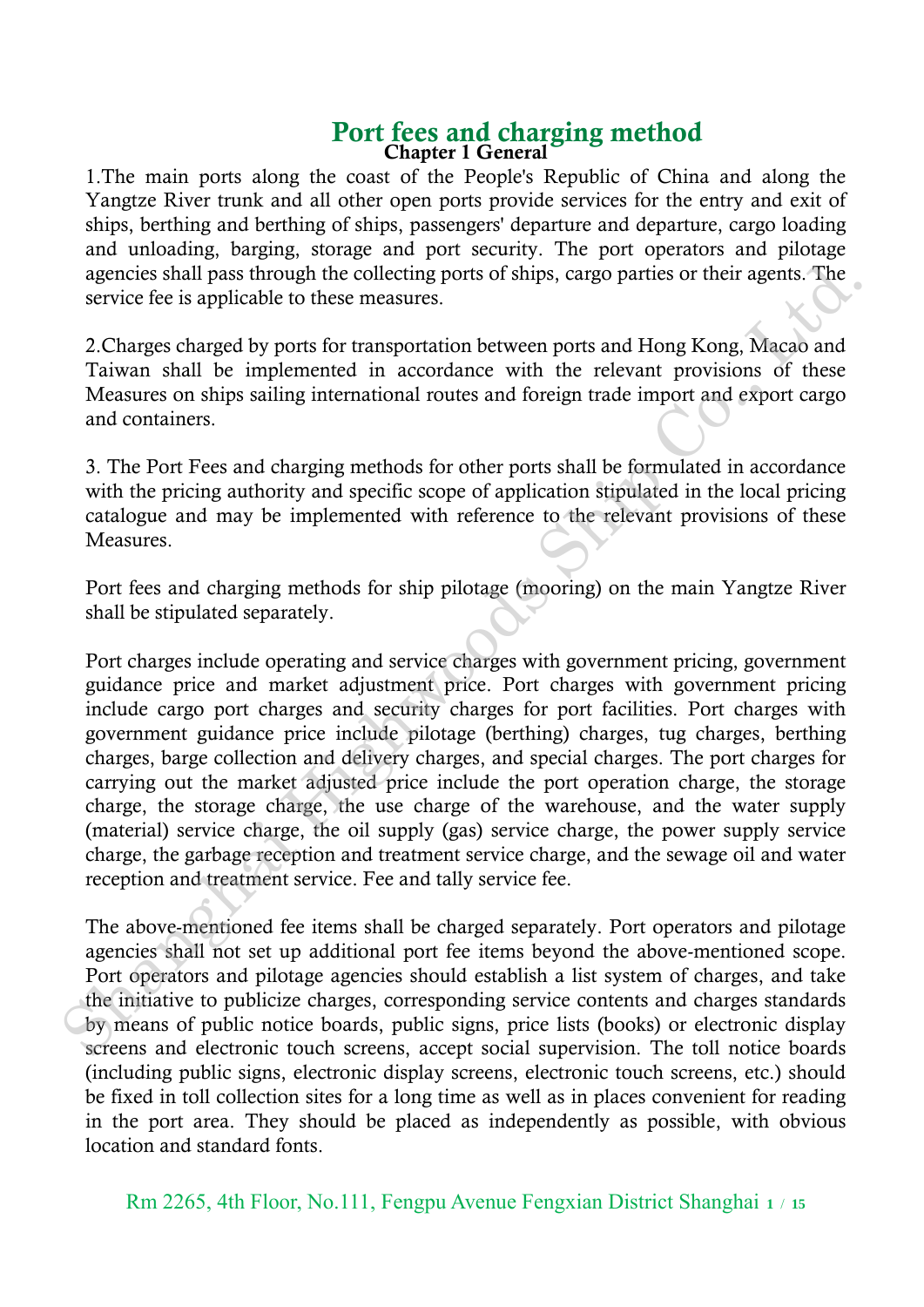4.Charges for ports subject to government pricing must be charged according to the charging standards stipulated in these Measures; charges for ports subject to government-guided pricing shall be at the upper limit of the charging standards stipulated in these Measures; port operators and pilotage agencies may independently formulate specific charging standards within the scope of the charging standards not exceeding the upper limit; and market-regulated prices shall be implemented. Port charges are set by port operators independently according to market supply and demand and competition, production and operation costs and service content. The charges for ports fixed by the government shall be determined according to the rates stipulated in these Measures, and the charges for ports with government-guided prices shall be determined according to the base rates, additional charges and preferential charges as stipulated in these Measures. The specific charges for pilotage (mooring) fees shall be reported to the provincial transportation and pricing authorities by the port administrative department at the port where the port is located and promulgated and executed by the pilotage agencies. port operators independently according to market supply and denead and competition,<br>more production and operation costs and service content. The charges for ports fixed by the<br>government shall be determined according to th

5. The shipowner, cargo owner or their agent shall submit written information concerning the payer to the port operator, manager or pilot agency no later than the day the ship arrives at the port. If the import and export manifests and relevant information provided by the ship or its agent are incorrect or need to be changed, the port operator, administrator or pilot institution shall be notified in writing before unloading or loading.

6. The port fees charging unit and the calculation method shall meet the following requirements:

6.1 The cost is calculated in RMB. The end of each bill of lading or bill of lading is rounded up and the minimum charge per bill of lading is 1RMB.

6.2 Ships are charged by net tonnage, 1 net tonnage is the min charge unit, and no net tonnage ship will be charged by gross tonnage, neither net tonnage nor gross tonnage by load tonnage, neither net tonnage nor gross tonnage or gross tonnage by displacement, are charged by standard charge tonnage. The towboat is calculated by horse power, and the 1 horsepower is 1 metric tons. Wood and bamboo floatation and water floatation are calculated by volume, and 1 cubic meter is 1 billing ton. Less than 1 billing tons will be charged at 1 metric ton.

6.3 The unit of time charge is per day or hour. If charged by day, less than 1 day will be charged at 1 billing day; If charged by hour, less than 1 hour will be charged at 1 billing hour; More than 1 billing hour and less than 1.5 billing hour, will be charged at 1.5 billing hour. More than half hour will be counted as 1 billing hour. Unless otherwise specified.

6.4 The distance is calculated by kilometer or Nautical mile, less than 1 nautical mile or 1 kilometer will be counted as 1 billing unit.

Rm 2265, 4th Floor, No.111, Fengpu Avenue Fengxian District Shanghai **<sup>2</sup>** / **<sup>15</sup>** 6.5 The area is based on the square meter, and the less than 1 square meters is to be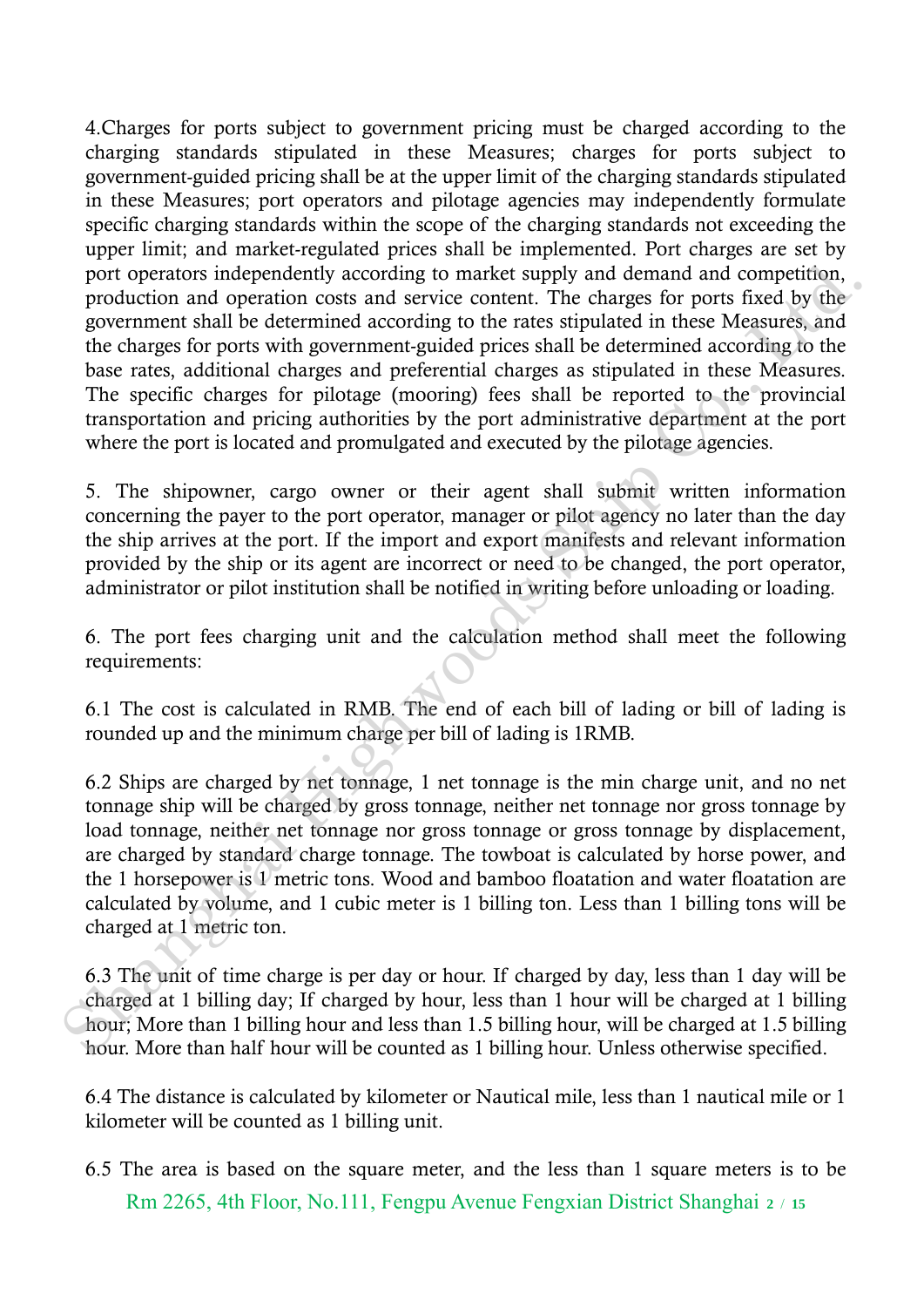charged at 1 square meters.

6.6 The goods are billed by weight ton or volume ton, when goods have weight ton and volume ton, choose big bill. The gross weight of the goods is weight ton, 1,000 kilograms per ton; the volume of the goods is "measured in full scale" and 1 cubic meter per ton. The weight of special goods is converted according to Table 1 (Special Goods Weight Conversion Table). When the weight is greater than the converted weight, the weight is calculated according to the converted weight.

6.7 The lowest weight or volume of each item in each bill of lading or loading order is calculated at 1 ton or 1 volume ton; if the weight or volume of each item exceeds 1 ton or 1 volume ton, the tail shall be rounded at 0.01. Each bill is added to the same level of goods.

6.8 Containers are billing units (20 feet or 40 feet). Collapsible empty containers, 4 boxes and 4 boxes stacked together, are charged according to 1 boxes of corresponding standard heavy boxes. Unless otherwise specified.

7. The weight or volume of the goods shall be specified in the contract of purchase, packing list or port cargo operation contract. Port operators and administrators may verify the weight or volume of the cargo. If the weight or volume listed in the bill of lading, loading document or port cargo operation contract does not conform to the verification, the actual verification results shall be taken as the basis for charging. Conversion Table). When the weight is greater than the converted weight, the weight is<br>calculated according to the converted weight.<br>
So The lowest weight or volume of each item in each bill of lading or loading order is<br>

8. In addition to the freight port charges and security charges for port facilities, pilotage (mooring) charges, tugboat charges, berthing charges, barge pick-up and delivery charges, special level cabin charges and the use of oil fences shall be charged at the upper limit as stipulated in these Measures.

#### Chapter 2 Cargo dues

9.Goods and containers handled through the port shall be charged by the unit responsible for the maintenance and management of port infrastructures such as breakwaters, waterways and anchorages to the consignor or his agent for port freight charges.

10. The port charges for foreign trade cargo shall meet the following requirements:

10.1 The port charges for foreign trade goods shall be calculated separately according to the rates stipulated in Table 2 (the rate table of port charges for foreign trade goods).

10.2 The following goods and containers are exempt from foreign trade goods: port charges:

10.2.1. Luggage checked by ticket;

10.2.2. Burning materials for ship's own use;

10.2.3. Loading and binding materials of ship.

10.2.4 Packaging and spare parts along with packaged goods.

10.2.5. Antiseptic ice and salt for fish and fish.

Rm 2265, 4th Floor, No.111, Fengpu Avenue Fengxian District Shanghai **<sup>3</sup>** / **<sup>15</sup>**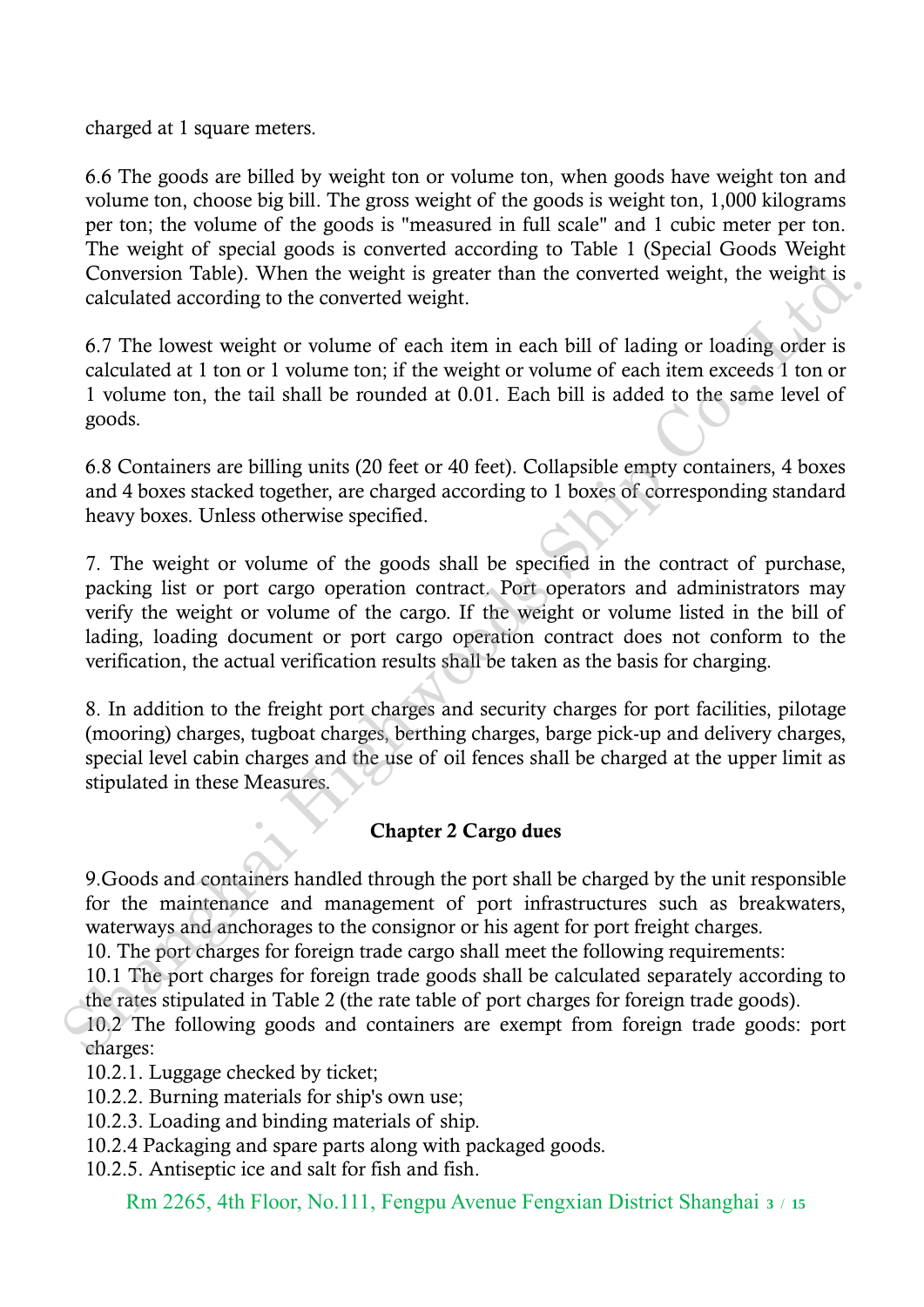10.2.6. Necessary feed for live animals and live birds.

10.2.7. Articles of Embassy, United Nations articles, gifts, exhibits and samples;

- 10.2.8. International transit goods;
- 10.2.9. Empty container (except commodity box).

11. The port charges for domestic trade shall meet the following requirements:

11.1 The port charges for domestic trade goods shall be calculated separately according to the rates stipulated in Table 3 (the rate table of port charges for domestic trade goods).

11.2 The following goods and containers are exempt from domestic freight.

11.2.1. Luggage checked by ticket;

- 11.2.2. Burning materials for ship's own use;
- 11.2.3. Loading and binding materials of ship.
- 11.2.4. Packing along with packaged goods.
- 11.2.5. Fishing boats catch fresh fish and their antiseptic ice and salt.

11.2.6. Necessary feed for live animals and live birds.

11.2.7. Articles of Embassy, United Nations articles and military articles

11.2.8 Cargo temporarily discharged from port due to accident still needs to be shipped to the original destination

11.2.9. Goods for construction of the port

- 11.2.10. Ships purchased or sold;
- 11.2.11. Empty container (except commodity box).

# Chapter 3 Port facilities security fee

12. For import and export goods and containers handled through ports, the port operators who have obtained the "Port Facilities Security Compliance Certificate" shall charge the import and export port facilities security fees to the consignors or their agents at the rates specified in Table 4 (Port Facilities Security Rate Table).

13. For the import and export of containers transported by internal branch lines of foreign trade, the shipowner or his agent who undertakes the international transport section shall pay the security fee for port facilities to the port operator who is attached to the port.

14. If foreign trade imported goods and containers stop at the intermediate port for any reason and are no longer transported by water to the port of arrival or other ports, the security fee for port facilities shall be charged by the intermediate port; if the intermediate port fails to go through the customs clearance formalities and continues to be transported by water to the original port of arrival or other ports, the security fee for port facilities shall be charged by the arrival port. to the rates stipulated in Table 3 (the rate table of port charges for domestic trade goods).<br>
11.2.7L. Luggage checked by ticket;<br>
11.2.2. Burning materials for ships own use:<br>
11.2.3. Burning materials for ships own use:

15. The following goods and containers are free from port facilities security:

- 15.1. Luggage checked by ticket;
- 15.2. Burning materials for ship's own use;
- 15.3. loading and binding materials of ship.

Rm 2265, 4th Floor, No.111, Fengpu Avenue Fengxian District Shanghai **<sup>4</sup>** / **<sup>15</sup>**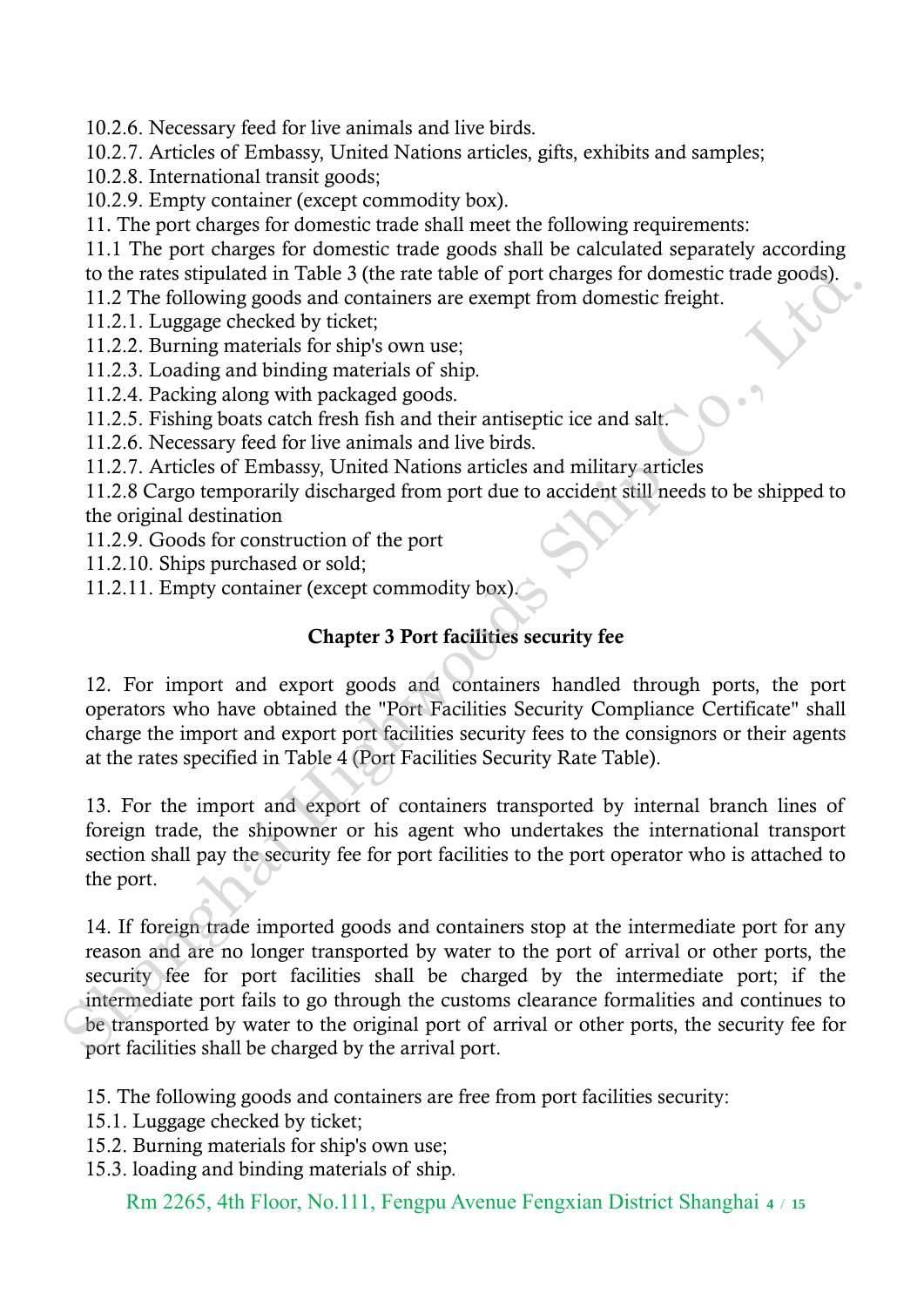15.4. Packing along with packaged goods.

15.5. Fishing boats catch fresh fish and their antiseptic ice and salt.

15.6. Necessary feed for live animals and live birds

15.7. Articles of Embassy, United Nations articles and military articles

15.8. Import chemical fertilizers, international transshipment and international transit goods and containers;

15.9. Empty container (except commodity box).

### Chapter 4 Pilotage (transfer) fee

16. The calculation of pilotage charges from the ship or its agent for the entry and exit of vessels piloting international routes shall comply with the following provisions:

16.1 Pilotage charges for pilotage distances within 10 nautical miles and less than 120 000 net tons of pilotage vessels shall be charged at the rates specified in Table 5 (Benchmark Charge Rate Table for Ships on International Routes) No. 1 (A). The pilot distance is within 10 nautical miles, and the pilotage charge for ships exceeding 120000 tons is calculated at RMB55000. 15.9. Empty container (except commodity box).<br> **Chapter 4 Pilotage (transfer) fee**<br>
16. The calculation of pilotage charges from the ship or its agent for the entry and exit of<br>
versels piloting international routes shall

16.2 Pilotage charges exceeding 10 nautical miles shall be charged according to the rates specified in Table 5, number 1 (B).

16.3 Pilotage charges exceeding the pilotage distance of each port shall be charged at 30% of the rate specified in Table 5 No. 1 (A).

16.4 Pilotage surcharges for ports (harbors) other than Dalian, Yingkou, Qinhuangdao, Tianjin, Yantai, Qingdao, Rizhao, Lianyungang, Shanghai, Ningbo, Xiamen, Shantou, Shenzhen, Guangzhou, Zhanjiang, Fangcheng, Haikou, Yangpu, Bazhao and Sanya are not exceeded 0.30 yuan per toll ton.

16.5 Pilotage charges for navigation of ships on international routes shall be added to the navigation fees for navigation through locks, and the navigation fees shall be charged at the rates specified in Table 5, Number 1 (C).

17. When a ship navigates a domestic route enters or leaves the harbor, the collection of pilotage charges from the ship or its agent shall comply with the following provisions:

17.1 Pilotage charges for a distance of 10 nautical miles or less shall be charged at the rates specified in Table 6 (Benchmark Charge Rate Table for Domestic Route Ships) No.  $1(A)$ .

17.2 Pilotage charges exceeding 10 nautical miles shall be charged according to the rates specified in Table 6, number 1 (B).

Rm 2265, 4th Floor, No.111, Fengpu Avenue Fengxian District Shanghai **<sup>5</sup>** / **<sup>15</sup>**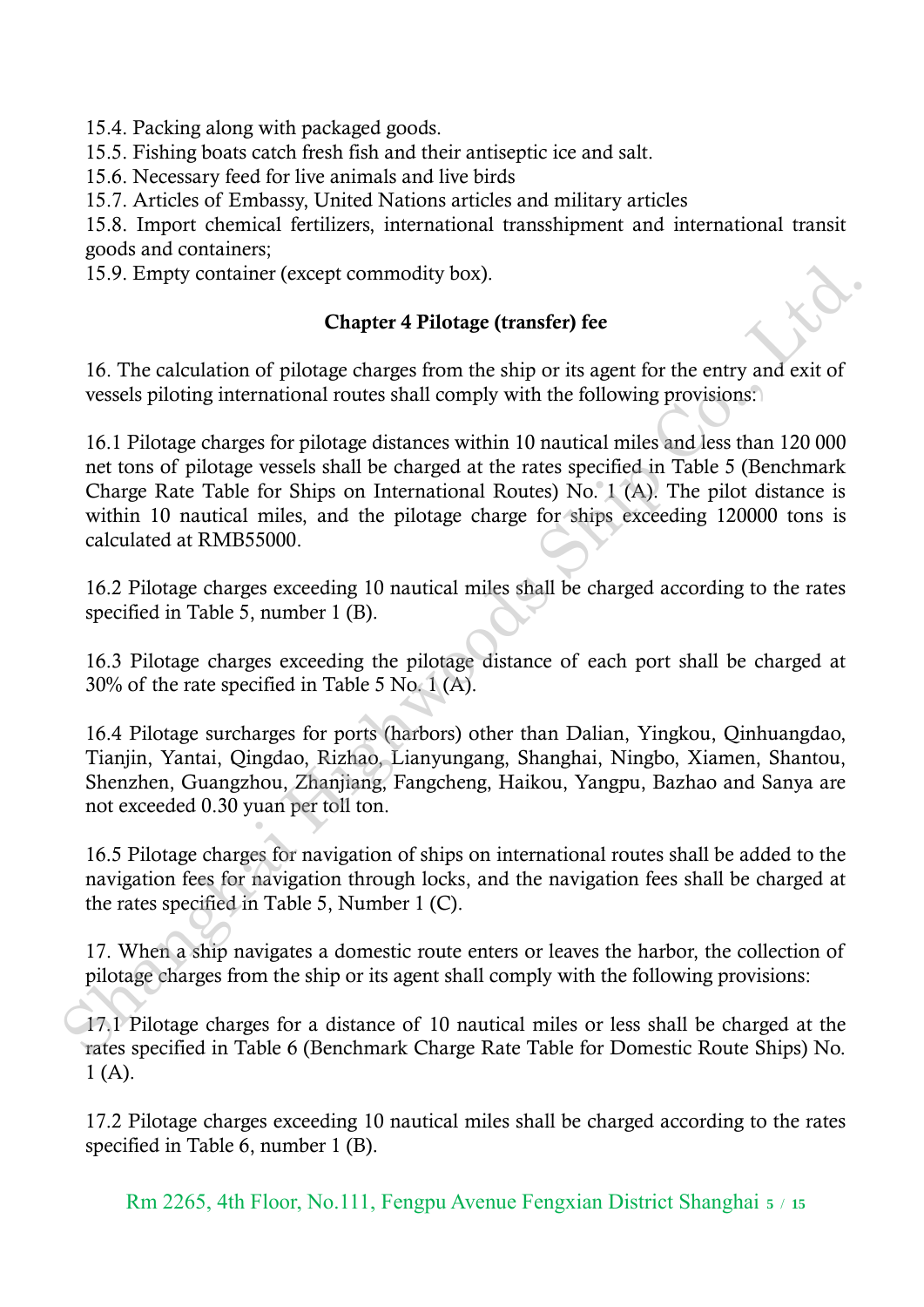17.3 The pilotage fee for the excess of the pilotage distance of each port shall be charged at 30% of the rate specified in Table 6 No. 1 (A).

18. Pilotage distance of the port shall be determined by the port administrative department of the port where the port is located and announced to the public. At the same time, it shall be reported to the provincial transportation authorities.

19 Either a domestic trade ship or international trade ship is to be piloted to move in a port, the pilot agent shall collect the fee from the ship or its agent. Guiding ships on international routes to move within the harbor, the fees shall be charged at the rate specified in Table 5 (Benchmark Charge Rate Table for Ships on International Routes) No. 1 (D). Guiding domestic ships to move to the port, the transfer fee shall be charged at the rate specified in Table 6 (Benchmark Charge Rate Table for Domestic Lines) No. 1 (C).

20. Pilotage charges shall be charged at the rates specified in Table 7 (Standard Pilotage Rate Table of Pilotage Fees for Domestic Line Ships in Heilongjiang River System). Pilotage charges for ships above 20,000 tons and for ships above 4,000 tons towed by tugs, like barges, wooden bamboo rafts and floating objects on water shall be charged as per the negotiation and determine between pilotage agencies and ships. The harbor mooring fees will be billed in accordance with Table 6 (Benchmark Charge Rate Table for Domestic Line Ships) No. 1 (D) rate.

21. Pilotage (mooring) surcharges shall be levied separately on holidays or night moorings for ships sailing on international routes according to actual operation conditions. If the pilotage (mooring) operation time of holidays or night moorings accounts for half or more of the total operation time, or the operation time of holidays or night moorings is greater than or equal to half an hour, the pilotage (mooring) surcharge for holidays or night moorings shall be 45% of the rate specified in Table 5 (Benchmark Charge Table for Ships and Ports on International Routes) No. 1. Pilotage (mooring) surcharge for both holidays and night moorings is added at 90% of the rate specified in Table 5, Number 1. 19 Either a domestic trade ship or international trade ship is to be piloted to move in a port, the pilot agent shall collect the fee from the ship or its agent. Guiding ships on international routes to move whithin the h

22. The minimum charge tonnage for port pilotage (mooring) of ships sailing on international routes is 2000; the minimum charge tonnage for port pilotage (mooring) of ships sailing on domestic routes in Heilongjiang River system is 300; and the minimum charge tonnage for port pilotage (mooring) of vessels sailing on other domestic routes is 500.

23. Pilotage fees are charged according to the first arrival and the last departure.

24. Pilotage (mooring) charges for ships, barges, wooden and bamboo rafts or floating objects towed by tugs shall be calculated as per the power (horsepower) of the tugs and the tonnages of the towed vessels, barges, wooden and bamboo rafts or floating objects

Rm 2265, 4th Floor, No.111, Fengpu Avenue Fengxian District Shanghai **<sup>6</sup>** / **<sup>15</sup>**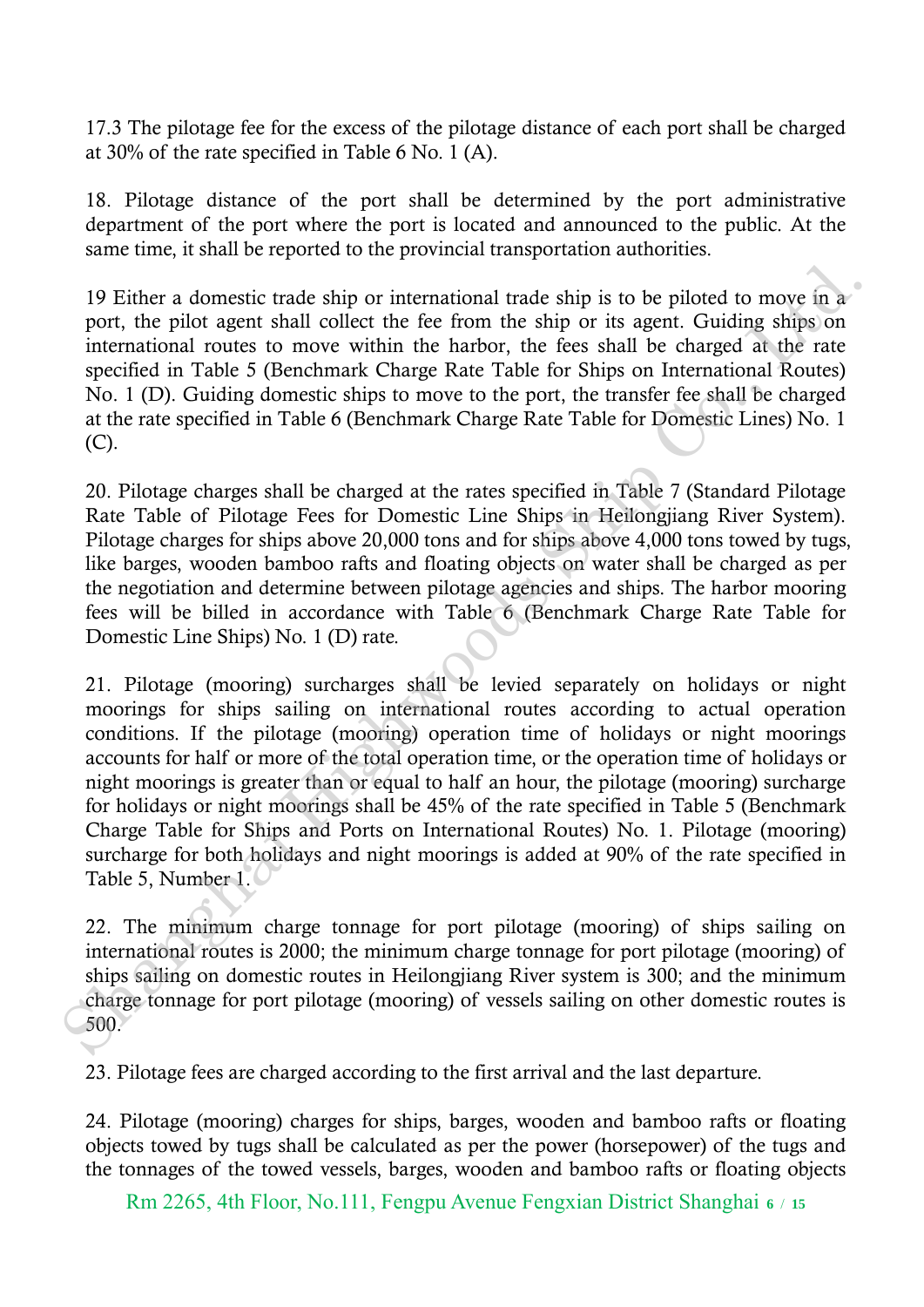on the water.

### Chapter 5 Tugboat fees

25. Tugs are used for berthing and piloting or mooring, and tug fees are charged to the ship or its agent by the tug service provider. The rates of each tug for ships sailing on international and domestic routes are charged in accordance with the provisions of Table 8 (Benchmark Tug Rate Table for ships sailing on international routes), Table 9 (Benchmark Tug Rate Table for ships sailing on domestic coastal routes) and Table 10 (Benchmark Tug Rate Table for ships sailing on domestic inland river routes).

The standards for the number of tugboats to be used for a ship berthing, piloting and mooring at coastal ports shall be jointly made by the local port executive administration bureau and MSA. The provincial departments of transportation shall make an audit of their compliance and rationality before publication. The allocation standards for the number of tugboats on the Yangtze River trunk line shall be formulated by Yangtze River navigation Administration, in conjunction with the relevant provincial transportation authorities along the Yangtze River, and published to the public. international and domestic routes are charged in accordance with the provisions of Table Tag. (Benchmark Tug Rate Table for ships sailing on international routes) and Table 10<br>
(Benchmark Tug Rate Table for ships sailing

26. If the berth to be towed is more than 30 nautical miles from the nearest tugboat base but less than or equal to 50 nautical miles, the tug fee may be charged at 110% of the base rate; if the distance is more than 50 nautical miles, the tug fee may be charged at 120%.

27. When the tugboat fee is linked with the fuel price and the fuel price rises or falls sharply, the benchmark tugboat fee rate standard shall be adjusted appropriately. The specific linkage mechanism and method shall be separately stipulated.

## Chapter 6 Berthing fees

28. If a ship is moored at a port wharf or buoy, the port operator providing mooring services shall charge the berthing fee to the ship or its agent. The calculation of parking fees should meet the following requirements:

28.1 For ships sailing on international and domestic routes, berthing charges are respectively charged at the rates specified in Table 5 (Benchmark Charge Rate Table for Ships on International Routes) No. 2 (A) and Table 6 (Benchmark Charge Rate Table for Ships on Domestic Routes) No. 2 (A).

28.2 The berthing charges for ships on the following international and domestic routes are charged at the rates specified in Table 5 No. 2 (B) and Table 6 No. 2 (B):

28.2.1. 4 hours after the completion of cargo and container loading or unloading, the ship remaining on berth due to the ship's cause;

Rm 2265, 4th Floor, No.111, Fengpu Avenue Fengxian District Shanghai **<sup>7</sup>** / **<sup>15</sup>** 28.2.2. Ships that are waiting for repairing or Overhaul not due to port reasons (other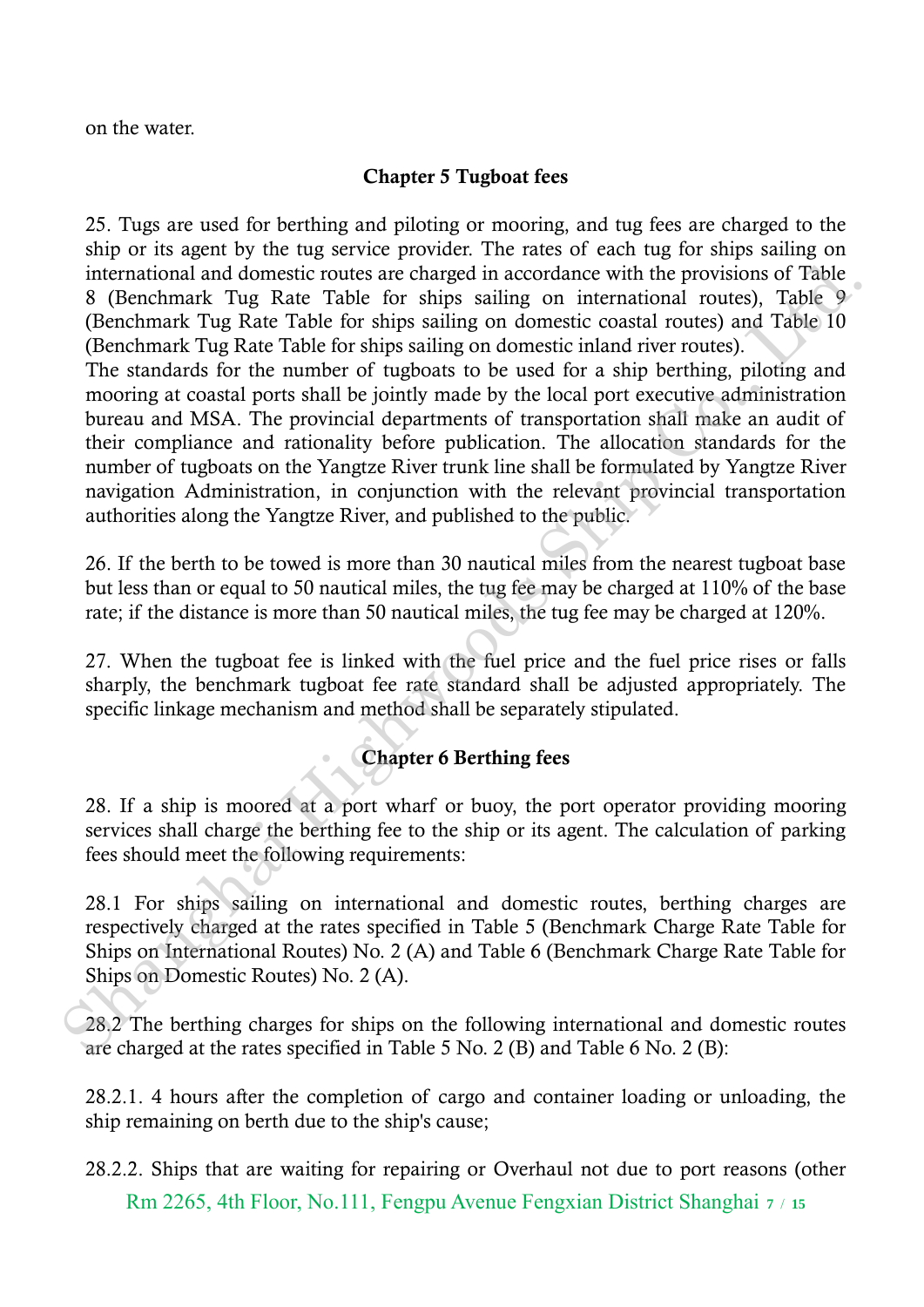than those repaired or overhauled in the process of loading, unloading, waiting for cargo, container operation);

28.2.3. The ships remain on berth after refueling and adding water

28.2.4. Ships loading or unloading not by port workers;

28.2.5. International passenger and tourist vessels.

29. For ships on international routes berthed at port anchorage, the unit responsible for maintaining the port anchorage shall charge the berthing fee to the ship or its agent at the rate specified in Table 5 (Benchmark Charge Rate Table for Ships on International Routes) No. 2 (C).

30. The ship is berthing at port terminals, buoys and anchorages shall be charged at 24 hours a 1 days, and less than 24 hours will be billed as 1 days. If a ship berths at a wharf, buoy or anchorage every 24 hours, the berthing fee shall be charged at the rate specified in Table 5 No. 2 (A).

31. Vessels moored at wharfs and buoys shall be regarded as vessels berthed at wharfs and buoys to collect berthing fees.

32. The berthing fee is exempted for ships in the harbor due to harbor reasons or special meteorological reasons, and for ships in port construction projects, military vessels and official ships carrying out official duties.

## Chapter 7 Barge fees

33. Tugboats are used to take and deliver barges to wharfs for loading and unloading on the Yangtze River trunk line and the ports of Heilongjiang River system. The port operators who provide tugboat services charge barge collection and delivery fees from the ship owners, the cargo owners or their agents. Barge pick-up and delivery charges may be charged according to the weight of the barge and the distance of pick-up and delivery, from the port center anchorage to the loading and unloading wharf, only once by heavy load, and within 5 km by the rate specified in Table 6 (Benchmark Charge Rate Table for Domestic Route Ships) No. 3 (A); The distance is more than 5 km, the rate is calculated in according to table 6, number 3 (B). 28.2.5. International passenger and tourist vessels.<br>
29. For ships on international routes berthed at port anchorage, the unit responsible for<br>
maintaining the port anchorage shall charge Rate Table for Ships on Internat

#### Chapter 8 Special trimming charges and oil fences fees

34. For trimming purpose, placing cargo on the bulk cargo and other trimming operations as required by the ship or its agent, the port operator shall collect special placing charges from the ship or its agent. No special trimming charges shall be billed for the general leveling of bulk cargo in the process of loading, the trimming of bulkhead

Rm 2265, 4th Floor, No.111, Fengpu Avenue Fengxian District Shanghai **<sup>8</sup>** / **<sup>15</sup>**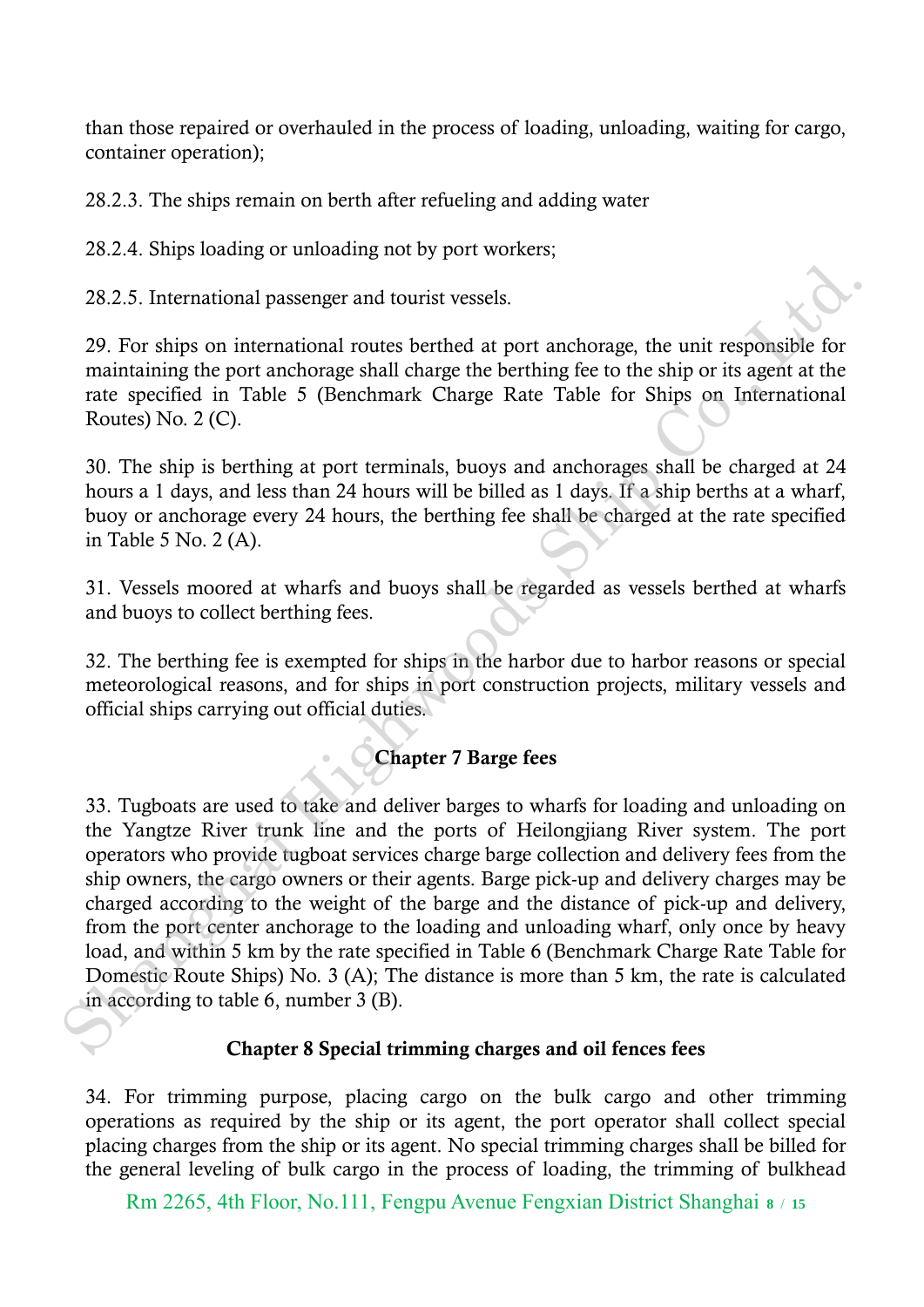apex after loading and the loading of ballast bags on bulk cargo.

35. The vessel shall use the oil fence in accordance with the regulations, and the unit providing the service of the oil fence shall collect the fee for the use of the oil fence from the vessel or its agent.

36. The special trimming charge and the oil fence fees for ships sailing on international routes shall be respectively charged at the rates specified in Table 5 (Benchmark Charge Rate Table for Ships on International Routes) No. 3 and No. 4.

37. Surcharge of special trimming charges on holidays or night shifts for ships sailing on international routes shall be respectively added to the special trimming charges according to actual operation conditions. If the special trimming operation time of holidays or night shifts accounts for half or more of the total operating time, or the operating time of holidays or night shifts is greater than or equal to half an hour, the surcharge of special trimming charges on holidays or night shifts shall be added at 45% of the rate specified in Table 5 (Benchmark Charge Rate Table for Ships and Ports on International Routes) No. 3 respectively. Surcharge of special trimming charges on both holidays and night shifts is added at 90% of the rate specified in Table 5, Number 3. routes shall be respectively charged at the rates specified in Table 5 (Benchmark Charge<br>Rate Table for Ships on International Routes) No. 3 and No. 4.<br>
To Struchage of special timining charges on holidays or night shifts

38. The trimming charges and the oil fences fees for vessels sailing on domestic routes shall be charged respectively at the rates specified in Table 6 (Benchmark Charge Rate Table for Domestic Routes) No. 4 and No. 5.

#### Chapter 9 Port operation fee

39. Port operators provide port handling and other labor-related operations for cargo and containers transported by ships, and collect port operating charges from ship owners, cargo owners or their agents; port operators provide port and station services for passenger transport and tourist ships, collect port services from passenger transport and tourist ship operators or their agents.

40. The scope of the contract fee for port operations includes the whole process of port operations. The port operator shall include the following cargo, container port operations and passenger port services into the contract fee for port operations respectively, and shall not set up a separate charge item for additional charges:

40.1 Cargo and container port operations: bulk cargo handling, container loading and unloading, use of railway lines, pick-up and delivery of railway trucks, vehicle handling, moving, dump, container train, barge loading and unloading, container dismantling, loading, lifting ship, crane, hoist use, lifting machine power, unpacking and inverting, filling and sewing packages. Tickets, sample picking, general sweeping and partition board removal, rain proof equipment for loading and unloading, rain shield use, loading and unloading and other working hours, shore crane use, as well as difficult operations, miscellaneous operations, load reduction, tamping, transfer warehouse, overlong (heavy,

Rm 2265, 4th Floor, No.111, Fengpu Avenue Fengxian District Shanghai **<sup>9</sup>** / **<sup>15</sup>**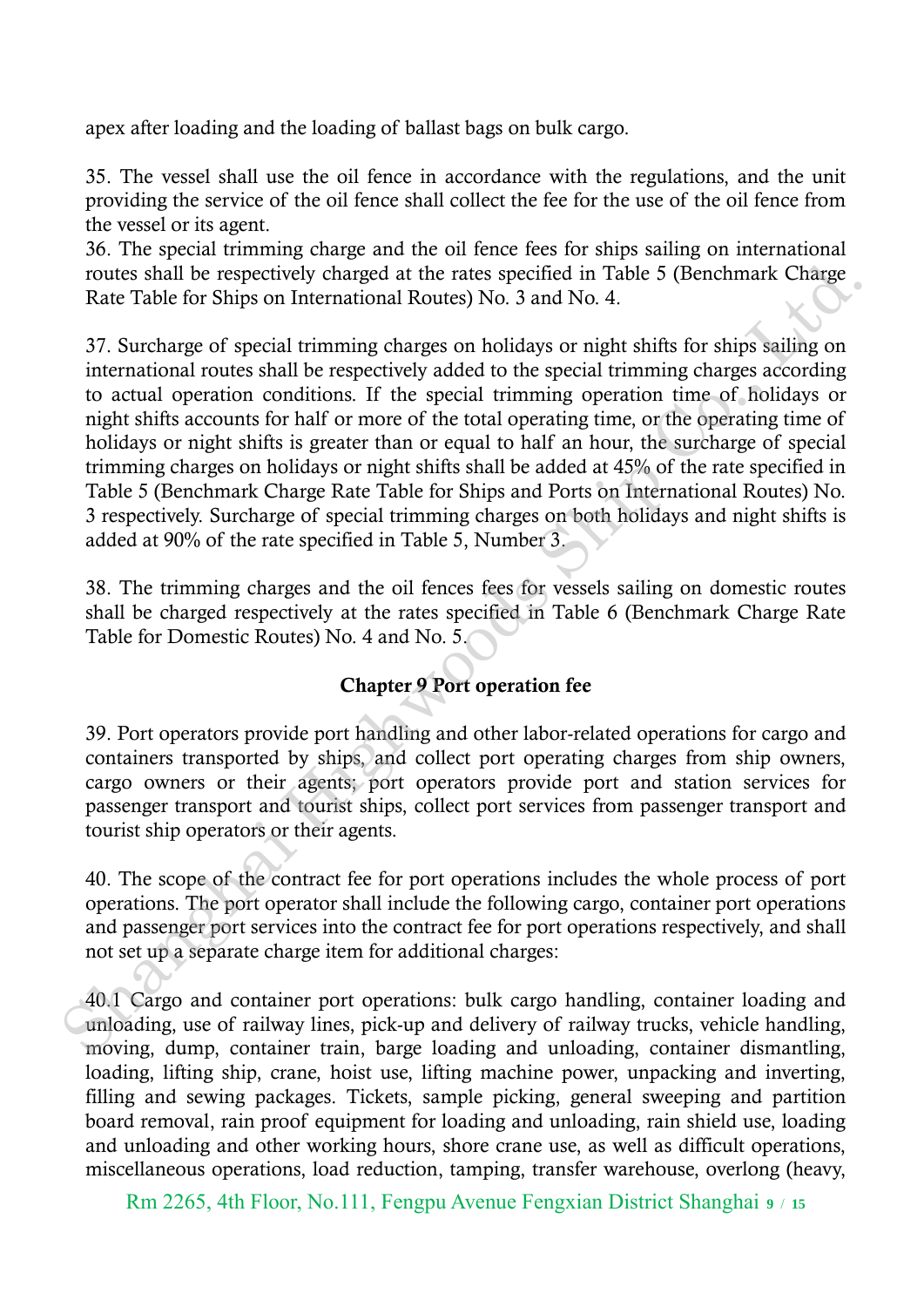dangerous, cold storage, sporadic) cargo operations, use of ground scale, track scale, size measurement In the library, lifts or other mechanical uses, dust removal, container cleaning, and group tools.

40.2 Passenger Port Services: Passenger and Tourist Terminal Services, Port Station Services, Luggage Agents, Luggage Handling, Inbound and Outbound Wharf Services.

41. Port operators may increase or decrease the operation contents stipulated in Article 40 according to the operation of the port, but they shall all be included in the unified calculation and collection of the port operation contract fees, and the charges shall be set by the port operators themselves. 41. Por to perators may increase or decrease the operation contents stipulated in Article<br>deacracing to the operation of the port, but they shall all be included in the unified-<br>calculation and collection of the port oper

42. The port operation contract fee shall not include the fee items with government pricing, government guiding price and other fee items with market regulating price.

### Chapter 10 Storage and charges

43. Storage of goods and containers in port warehouses and yards shall be charged by the port operator to the cargo party or its agent for storage and storage.

44. With the consent of the port operator, the processing, sorting and sampling shall be carried out at the port depot, and the port operator shall charge the usage fee of the depot to the cargo party or its agent.

45. The standard of charge for storage and storage fees shall be formulated by the port operator independently.

## Chapter 11 Ship supply service charge

46. The port operator provides water supply (material), oil supply (gas), power supply, garbage reception and treatment, and sewage oil and water reception and treatment services for the ship. The port operator shall collect the ship supply service fee from the ship owner or his agent.

47. The charge standard for ship supply service charges is formulated by the port operator independently. The price of water, oil, gas and electricity shall be implemented according to the price policy prescribed by the state.

## Chapter 12 Supplementary provisions

48. The term "full-scale measurement" as mentioned in these Measures refers to the measurement conducted in accordance with the Regulations for the Measurement and Inspection of the Load of Import and Export Commodities (SN/T 0892).

49. The term "dangerous goods" as mentioned in these Measures refers to the goods listed in the List of Dangerous Goods (GB12268) and the List of Dangerous Goods

Rm 2265, 4th Floor, No.111, Fengpu Avenue Fengxian District Shanghai **<sup>10</sup>** / **<sup>15</sup>**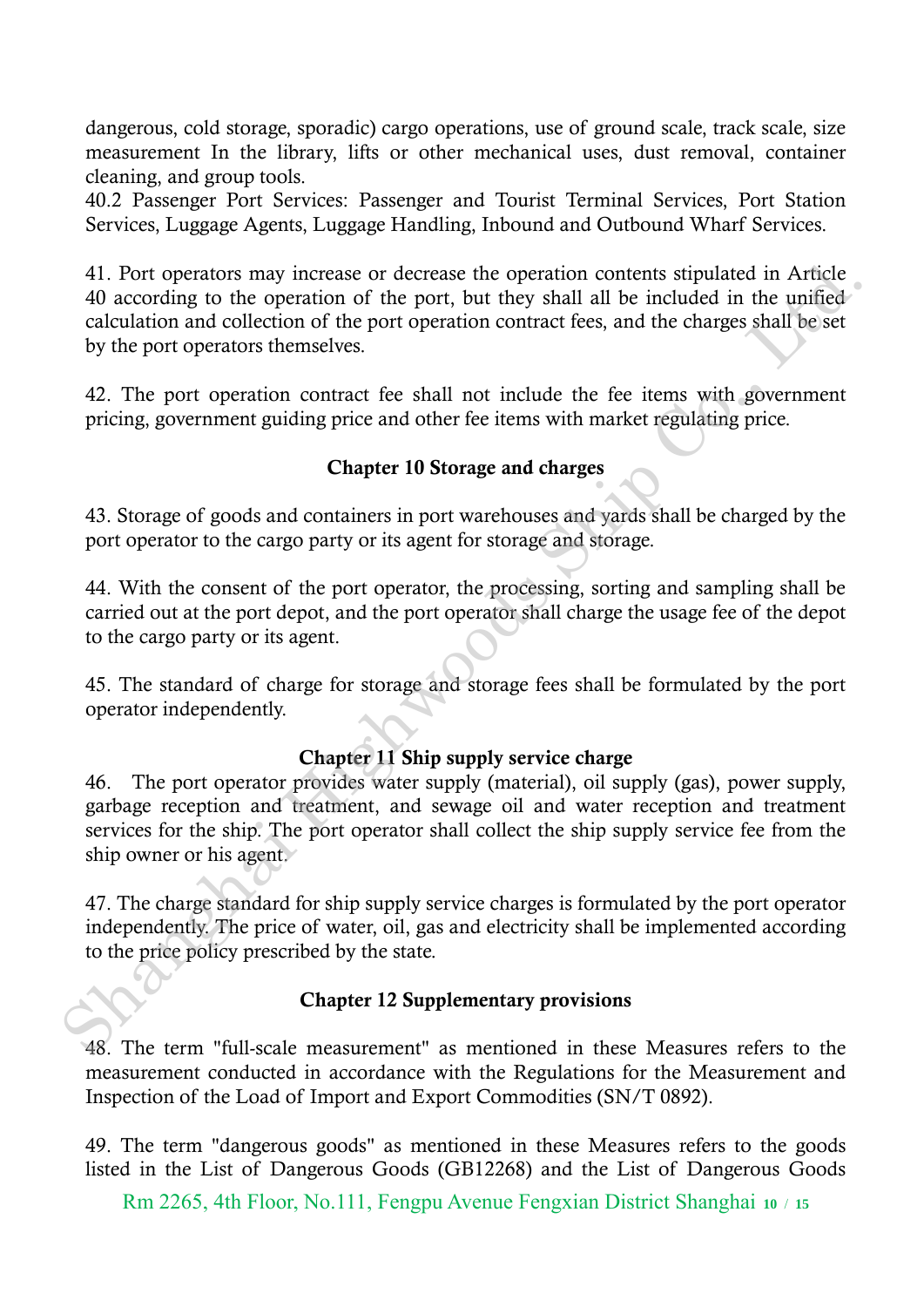under the International Maritime Dangerous Goods Code (IMDG Code).

50. The term "holidays" mentioned in these Measures refers to the statutory holidays and holidays in People's Republic of China. Night mooring operation time refers to the operation time of 8 consecutive hours from 21:00 to 8:00 on the next day. The specific time starting and ending points are determined by the port administrative department of the port where the port is located and announced to the public.

51. For offshore domestic branch container ships, the port charges at the government-guided price shall be charged at 50% of the rate stipulated in Table 5 (Benchmark Charge Rate Table for Ships on International Routes); for container ships on the Yangtze River, the port charges at the government-guided price shall be charged at Table 6 (Benchmark Charge Rate Table for Ships on Domestic Routes) Ships carrying ocean crude oil and liquefied petroleum gas (excluding import and export crude oil and liquefied petroleum gas) shall be charged at 50% of the rate stipulated in Table 5 at ports subject to government-guided prices. the port where the port is located and announced to the public.<br>
51. For offshore domestic branch container ships, the port charges at the<br>
government-guided price shall be charged at 50% of the rate stipulated in Table 5

52. Charges for port operations for transportation of emergency and disaster relief materials shall be formulated by the Ministry of Transport in conjunction with the National Development and Reform Commission. Charges for port operations of military transport shall be formulated by the Ministry of Transport in conjunction with the administrative department responsible for military transport and the State Development and Reform Commission.

53. The Ministry of transport and the national development and Reform Commission are responsible for the interpretation of these measures.

54. The measures shall be implemented from September 15, 2017, and the validity period is 5 years. On December 29, 2015, the Port Charging Measures issued by the Ministry of Transport and the State Development and Reform Commission ceased to be implemented. If the relevant provisions previously issued are inconsistent with the present measures, the present Measures shall prevail.

| Name of goods                                                     |            | Unit calculation Converted-Weight (KG) |
|-------------------------------------------------------------------|------------|----------------------------------------|
| camel, cow, horse, mule, donkey.                                  | head       | 1000                                   |
| pig, sheep, dog, calve, foal, mule and donkey  head/bar/Piece 200 |            |                                        |
| Bulk piglet and lamb                                              | Head/piece | 30                                     |
| Caged pig, lamb, poultry, livestock, wild cbm                     |            | 500                                    |
| animal, snake, egg                                                |            |                                        |
| Rattan, bamboo chair, stool, shelf, bookshelf                     | piece      | 30                                     |
| Fry (seedlings, seeds)                                            | cbm        | 800                                    |
| Other goods that are not sure of weight                           | cbm        | 1000                                   |

Table 1 Special cargo weight conversion table

Rm 2265, 4th Floor, No.111, Fengpu Avenue Fengxian District Shanghai **<sup>11</sup>** / **<sup>15</sup>**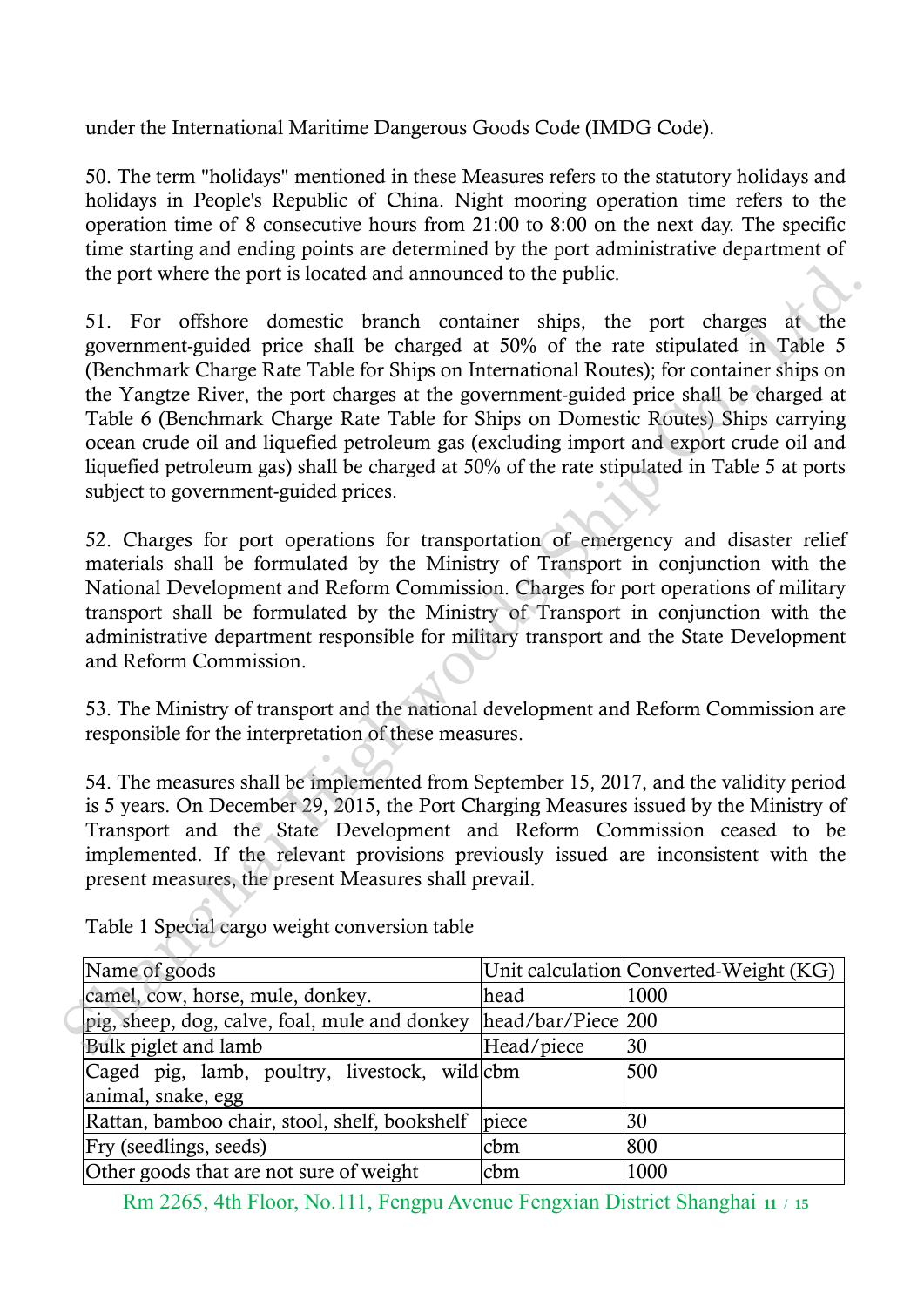| Furniture (except folding)                                                                                              |  |
|-------------------------------------------------------------------------------------------------------------------------|--|
| Empty containers of various materials (folded<br>and straw bags, cloth bags, paper bags, sacks, times)<br>plastic bags) |  |

Table 2 The rate table of port charges for foreign trade goods

|         |                | Categor $ No $ Name of goods and containers<br>Unit                                                                                                                                                                     |               | Fees (RMB) |        |
|---------|----------------|-------------------------------------------------------------------------------------------------------------------------------------------------------------------------------------------------------------------------|---------------|------------|--------|
|         |                |                                                                                                                                                                                                                         |               | Import     | Export |
|         |                | Coal, ore, mineral sand, ore powder, apatite soil, Weight<br>cement, soda ash, grain, salt, sand, stone, brick, ton                                                                                                     |               | 1.40       | 0.70   |
|         | 1              | pig iron, steel (excluding scrap), steel pipe, billet,<br>ingot, nonferrous metal block ingot, coke, Volume<br>semi-coke, lump coal, chemical fertilizer, light ton<br>foam goods                                       |               | 0.90       | 0.45   |
|         |                | Class I Dangerous Goods, Refrigerated Goods, Weight<br>Ancient Paintings, Antiques, Gold Wares, Silver ton                                                                                                              |               | 6.60       | 3.30   |
| Goods   | 2<br>3         | Wares, Jewellery, Jade Wares, Jadeite, Coral,<br>Agate, Crystal, Diamond, Jade Carvings, Wood<br>Carvings, Sculptures, Shell Carvings, Lacquer<br>Wares, Ancient Porcelain, Cloisonne, Carpets,<br>Blankets, Embroidery | Volume<br>ton | 4.40       | 2.20   |
|         |                | Other goods                                                                                                                                                                                                             | Weight<br>ton | 3.30       | 1.65   |
|         |                |                                                                                                                                                                                                                         | Volume<br>ton | 2.20       | 1.10   |
|         |                |                                                                                                                                                                                                                         | 20 feet       | 40.00      | 20.00  |
| Contain | $\overline{4}$ | Containers and cartons for general cargo                                                                                                                                                                                | 40 feet       | 80.00      | 40.00  |
| er      |                | Containers, refrigerators (heavy containers) for 20 feet                                                                                                                                                                |               | 80.00      | 40.00  |
|         | 5              | loading dangerous goods of class I                                                                                                                                                                                      | 40 feet       | 160.00     | 80.00  |
|         |                | Note :1. "Light Bubble Goods" refers to goods with a volume of 4 cubic meters per heavy                                                                                                                                 |               |            |        |
|         |                | ton and a weight of 5 tons per piece charged by weight ton.<br>2. "Fertilizer" in Number 1 refers to chemical fertilizers used in agricultural production,<br>other chemical raw materials are not included.            |               |            |        |

3. Class I Dangerous Goods" in Number 2 includes Dangerous Goods in Categories 1, 2, 7, 5.2 and 6.2 of the Dangerous Goods described in the International Maritime Dangerous Goods Code (IMDG Code) and Dangerous Goods Categories 3, 4, 8, 5.1 and 6.1 (dangerous goods with Packing level I and II) as well as the Dangerous Goods List (GB12268) and do not include chemical fertilizers and pesticides used in agricultural production

Rm 2265, 4th Floor, No.111, Fengpu Avenue Fengxian District Shanghai **<sup>12</sup>** / **<sup>15</sup>**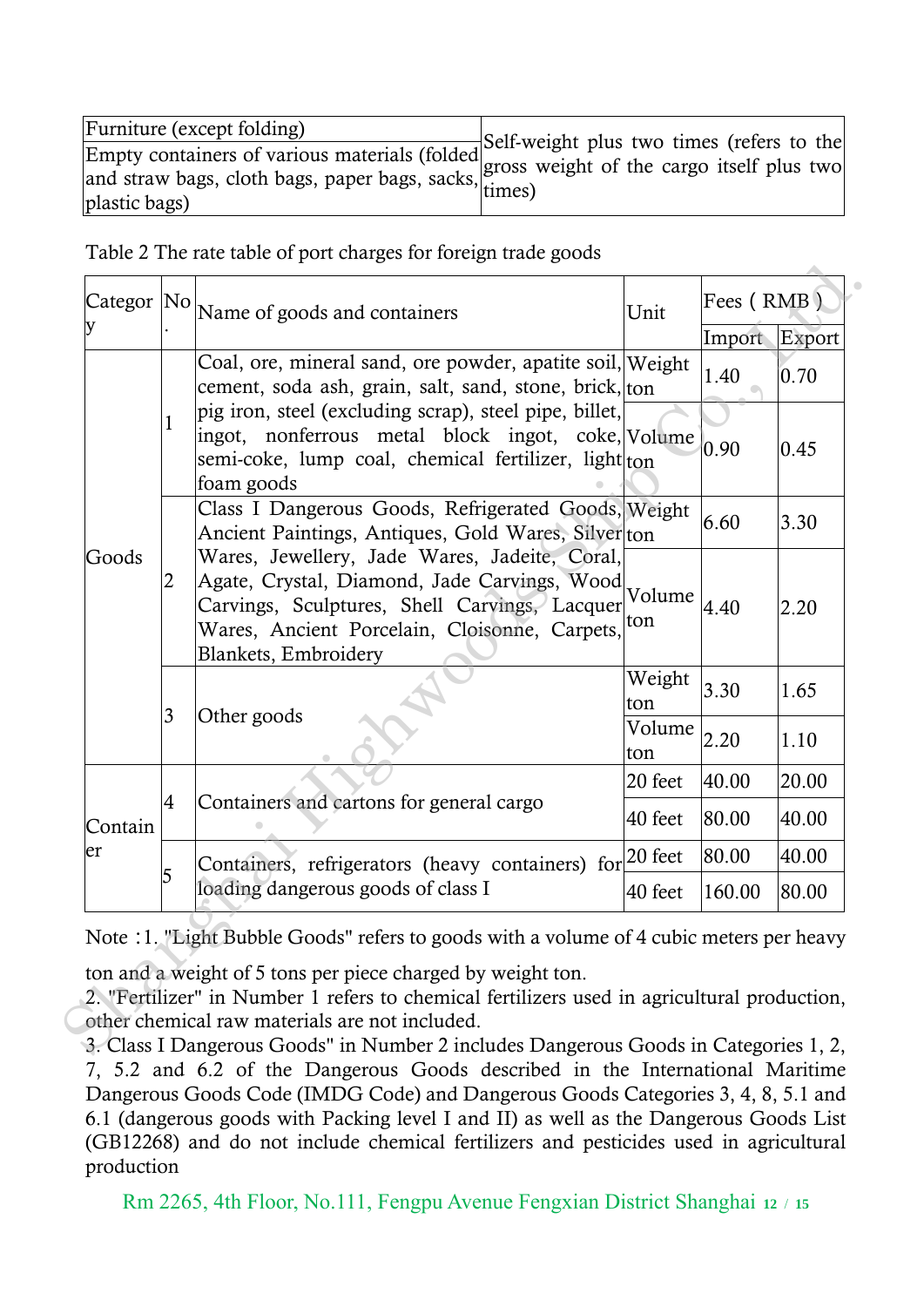4. Crude oil is charged according to the "other goods" in No. 3.

5. Other containers are charged according to their internal volume and the ratio of the contents of similar containers.

| No                                                                                                                                     |                                                         |                                          |            |                                  |            | Fees          |
|----------------------------------------------------------------------------------------------------------------------------------------|---------------------------------------------------------|------------------------------------------|------------|----------------------------------|------------|---------------|
|                                                                                                                                        | Category                                                |                                          |            | Scope                            | Unit       | (RMB)         |
|                                                                                                                                        |                                                         |                                          |            | Coastal port                     |            | 0.50          |
|                                                                                                                                        |                                                         |                                          |            | River port                       | Weight ton | 1.00          |
| 1                                                                                                                                      | Goods                                                   |                                          |            | Coastal port                     | Volume ton | 0.25          |
|                                                                                                                                        |                                                         |                                          |            | River port                       |            | 0.50          |
| $\overline{2}$                                                                                                                         |                                                         | Containers and cartons for general cargo |            | Coastal and river 20 feet        |            | 8.00          |
|                                                                                                                                        |                                                         |                                          |            | port                             | 40 feet    | 16.00         |
|                                                                                                                                        | Containers                                              | refrigerators<br>and                     | (heavy     | Coastal and river                | 20 feet    | 16.00         |
| 3                                                                                                                                      | containers) for loading dangerous goods<br>of class I   |                                          |            | port                             | 40 feet    | 32.00         |
| No                                                                                                                                     | Table 4 Port Facilities Security Rate Table<br>Category |                                          |            | Unit                             |            | Fees<br>(RMB) |
|                                                                                                                                        |                                                         |                                          |            |                                  |            |               |
| 1                                                                                                                                      |                                                         | Containers (heavy containers)            |            | 20 feet                          | 10.00      |               |
|                                                                                                                                        |                                                         |                                          |            | 40 feet                          | 15.00      |               |
| $\overline{2}$                                                                                                                         | Goods                                                   |                                          |            | 0.25<br>Weight ton or Volume ton |            |               |
| Note: 1. Non-standard containers other than 20 ft heavy boxes and 40 ft heavy boxes are<br>charged at the rate similar to the box type |                                                         |                                          |            |                                  |            |               |
| 2. Container LCL goods share the security cost of port facilities according to the actual                                              |                                                         |                                          |            |                                  |            |               |
| weight of the cargo or tonnage.                                                                                                        |                                                         |                                          |            |                                  |            |               |
| Table 5 Benchmark Charge Rate Table for Ships on International Routes                                                                  |                                                         |                                          |            |                                  |            |               |
|                                                                                                                                        | No. Item                                                | Unit                                     |            | Remark                           |            |               |
|                                                                                                                                        |                                                         |                                          | Fees (RMB) |                                  |            |               |

Table 3 the rate table of port charges for domestic trade goods

| No |                               |                          | Fees  |
|----|-------------------------------|--------------------------|-------|
|    | Category                      | Unit                     | ( RMB |
|    | Containers (heavy containers) | 20 feet                  | 10.00 |
|    |                               | 40 feet                  | 15.00 |
|    | Goods                         | Weight ton or Volume ton | 0.25  |

Table 4 Port Facilities Security Rate Table

Table 5 Benchmark Charge Rate Table for Ships on International Routes

|  |  | No. Item       | Unit                    |                       |           | Remark                       |
|--|--|----------------|-------------------------|-----------------------|-----------|------------------------------|
|  |  |                |                         |                       | Fees (RMB |                              |
|  |  |                |                         |                       |           |                              |
|  |  |                |                         |                       | 0.50      | Ship NRT 0-40000             |
|  |  |                | Billing<br>$\text{Ton}$ |                       |           |                              |
|  |  |                |                         |                       | 0.45      | Ship NRT 40001-80000         |
|  |  | Pilotage       | (BT)<br>0.425           | Ship NRT 80000-120000 |           |                              |
|  |  | (transfer) fee |                         |                       |           |                              |
|  |  |                | $BT*$ Sea mile B        |                       | 0.005     | Over distance of 10Sea Miles |
|  |  |                | <b>BT</b>               |                       | 0.16      | Gate guide                   |

Rm 2265, 4th Floor, No.111, Fengpu Avenue Fengxian District Shanghai **<sup>13</sup>** / **<sup>15</sup>**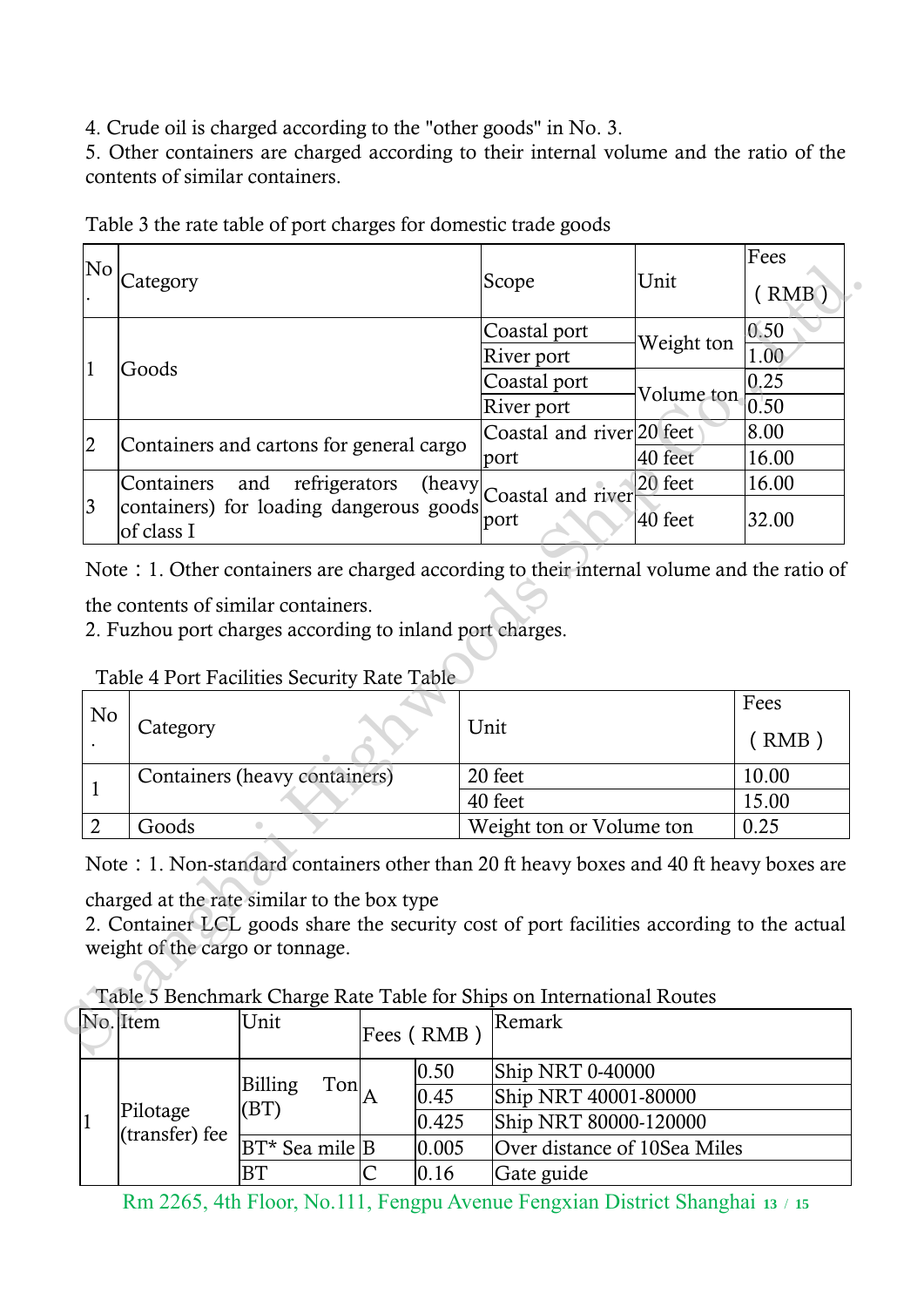|                |                                | <b>BT</b>              |         | 0.22 | Mooring in port                                                                  |
|----------------|--------------------------------|------------------------|---------|------|----------------------------------------------------------------------------------|
|                |                                | $BT^*$ Day             | A       | 0.25 |                                                                                  |
| $\overline{2}$ | Berthing fee                   | BT*Hour                | B       | 0.15 |                                                                                  |
|                |                                | $BT^*$ Day             | C       | 0.05 | Anchorage                                                                        |
| 3              | Special<br>trimming<br>Charges | <b>BT</b>              | 3.70    |      | The charge ton is calculated at 30% of<br>the tonnage of the cargo in the hatch. |
|                |                                | Oil<br>Fence Ship*time | 3000.00 |      | Ship NRT<br>$0-1000$                                                             |
| 4              | Fees                           |                        | 3500.00 |      | Ship NRT<br>1000-3000                                                            |
|                |                                |                        | 4000.00 |      | Ship NRT<br>3000-above                                                           |

Table 6 Benchmark Charge Rate Table for Domestic Route Ships

|                | Charges                                                   |                |                               |                                  |          | the tonnage of the cargo in the hatch.                                           |  |
|----------------|-----------------------------------------------------------|----------------|-------------------------------|----------------------------------|----------|----------------------------------------------------------------------------------|--|
|                |                                                           |                |                               | 3000.00                          |          | Ship NRT<br>$0 - 1000$                                                           |  |
| $\overline{4}$ | Oil<br>Fence                                              | Ship*time      |                               | 3500.00                          |          | Ship NRT<br>1000-3000                                                            |  |
|                | Fees                                                      |                |                               | 4000.00                          |          | Ship NRT<br>3000-above                                                           |  |
|                |                                                           |                |                               |                                  |          | Table 6 Benchmark Charge Rate Table for Domestic Route Ships<br>$\bullet$        |  |
| N<br>0.        | Item                                                      | Unit           |                               |                                  | Fees(RMB | Remark                                                                           |  |
|                |                                                           | Billing Ton A  |                               |                                  | 0.20     |                                                                                  |  |
| $\mathbf 1$    | Pilotage                                                  | $BT^*$<br>mile | $\overline{Sea}$ <sub>B</sub> |                                  | 0.002    |                                                                                  |  |
|                | (transfer) fee                                            | <b>BT</b>      | С                             |                                  | 0.15     | Shifting in port                                                                 |  |
|                |                                                           |                | D                             |                                  | 0.12     | Shifting in port of Heilongjiang waters                                          |  |
| $\overline{2}$ | Berthing fee                                              | $BT^*$ Day     |                               | A                                | 0.08     |                                                                                  |  |
|                |                                                           |                | B                             |                                  | 0.12     |                                                                                  |  |
| 3              | Barge Pickup fee                                          | <b>BT</b>      |                               | A<br>0.50 <sub>1</sub>           |          | No exceed 5km                                                                    |  |
|                |                                                           | $BT*km$        | $\overline{B}$                |                                  | 0.10     | Exceed 5km                                                                       |  |
| 4              | $\left \text{Special trimming}\right _{\text{BT}}$<br>fee |                |                               | 0.80<br>(coastal)<br>1.65(River) |          | The charge ton is calculated at 30% of<br>the tonnage of the cargo in the hatch. |  |
|                |                                                           |                |                               | 1000.00                          |          | Ship NRT:0-500                                                                   |  |
| 5              | Oil Fence Fee                                             | Ship*time      |                               | 1200.00                          |          | Ship NRT:500-1000                                                                |  |
|                |                                                           |                |                               | 1400.00                          |          | Ship NRT:100-above                                                               |  |
|                | Heilongjiang River System(omit)                           |                |                               |                                  |          | Table 7 Standard Pilotage Rate Table of Pilotage Fees for Domestic Line Ships in |  |